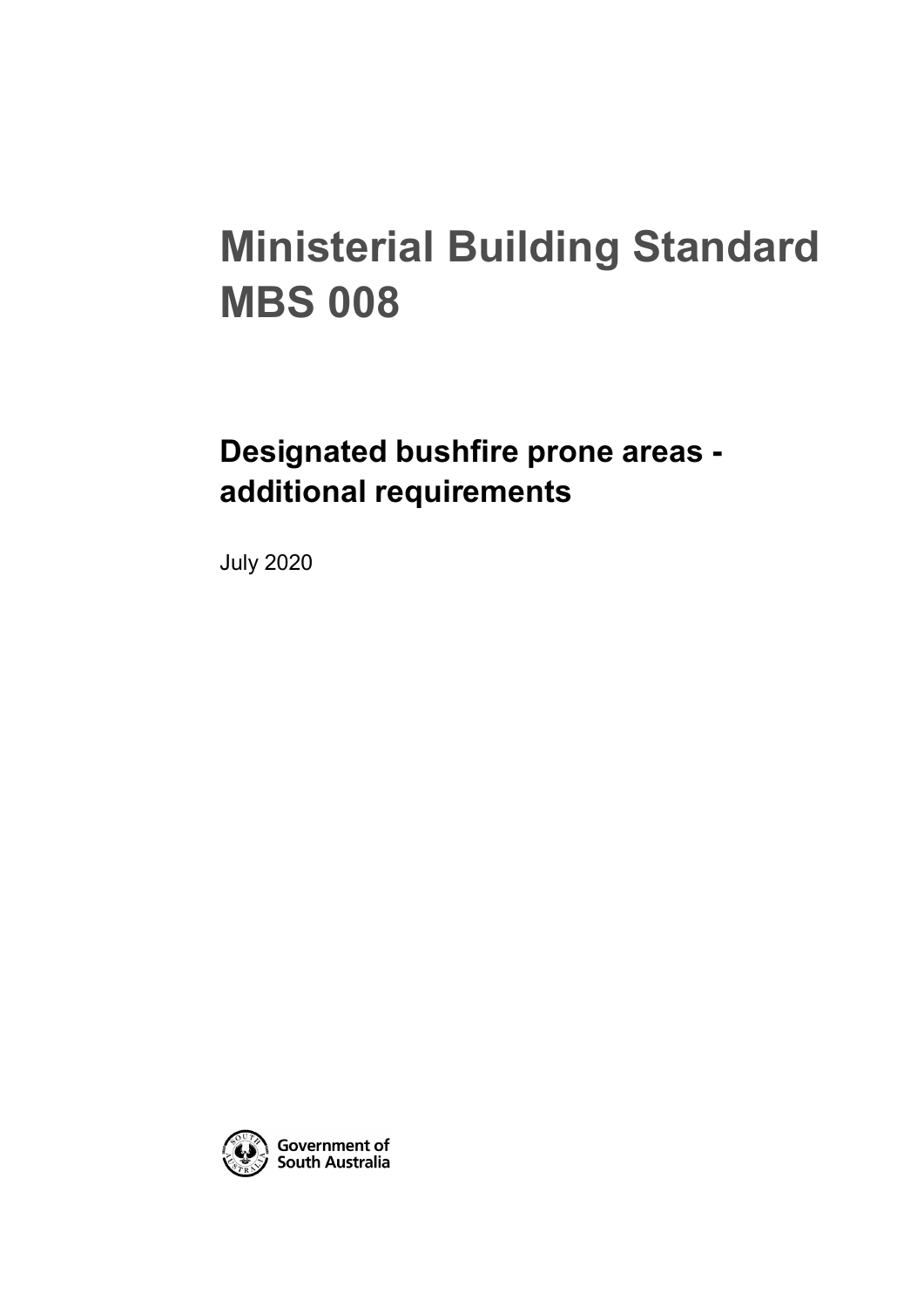KNet #13408886

Published by: Department Planning Transport and Infrastructure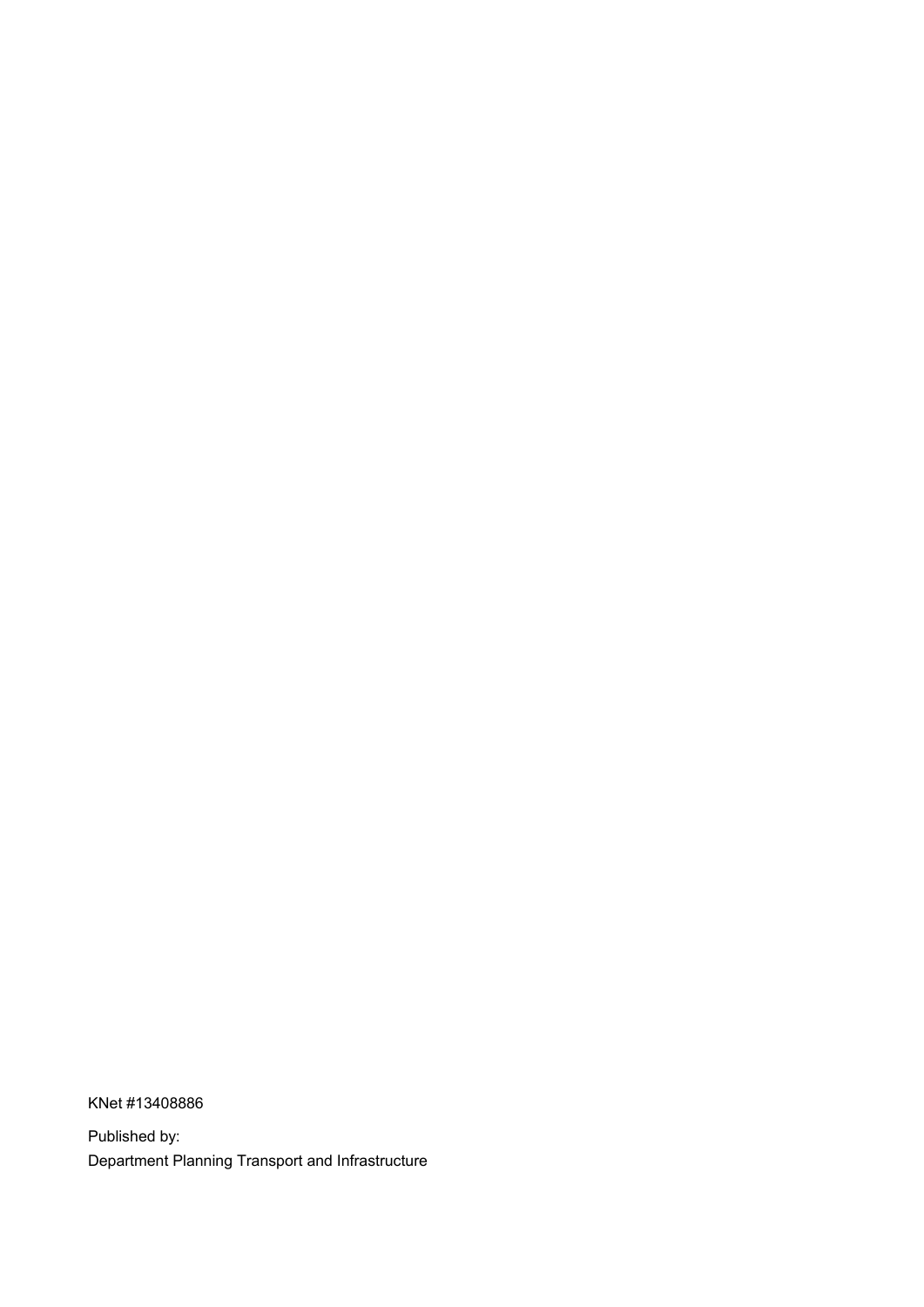# **1.0 SCOPE**

- **1.1** This Standard is published as a Ministerial Building Standard as part of the Building Rules under the *Planning, Development and Infrastructure Act 2016* (the Act) and must be read in conjunction with the requirements of that Act and the Planning, Development and Infrastructure (General) Regulations 2017 (the Regulations).
- **1.2** This Standard includes delineation of *designated bushfire prone areas* for the purposes of the *Building Code* and additional fire safety provisions to those required by the *Building Code* for bushfire resistance of new Class 1, 2 and 3 buildings in *designated bushfire prone areas*.

# **2.0 DESIGNATED BUSHFIRE PRONE AREAS**

- **2.1** For the purposes of the *Building Code* and this Standard, a building is in a *designated bushfire prone area* if it is in an area identified in a bushfire hazard overlay to the *Planning and Design Code* (P&D Code) as-
	- (a) a general, medium or high bushfire risk area; or
	- (b) an area within an urban interface area that is within 500m of a high bushfire risk area.
- **2.2** For the purposes of the *Building Code* and this Standard, in a *designated bushfire prone area,* the bushfire attack level (BAL) for a *site* is determined using one of the following methods-
	- (a) the simplified procedure outlined in Australian Standard *AS 3959 - Construction of buildings in bushfire-prone areas* (AS 3959);
	- (b) the detailed procedure outlined in AS 3959; or
	- (c) the deemed to apply BAL levels outlined in **2.3**.
- **2.3** The following BAL levels are deemed to apply in *designated bushfire prone areas-*
	- (a) Within areas identified as Bushfire General Risk in a Hazard Overlay to the P&D Code BAL Low
	- (b) Within areas identified as Bushfire Medium Risk in a Hazard Overlay to the P&D Code BAL 12.5.
	- (c) Within areas identified as Bushfire High Risk in a Hazard Overlay to the P&D Code the relevant BAL for the *site* identified by a *site* assessment carried out in accordance with AS 3959.
	- (d) Within areas identified as Bushfire Urban Interface in a Hazard Overlay to the P&D Code that are within 500 m of a high bushfire risk area and no closer than 100m of the high bushfire risk area – BAL Low.
	- (e) Within areas identified as Bushfire Urban Interface in a Hazard Overlay to the P&D Code that are within 100 m of a high bushfire risk area – the relevant BAL for the *site* identified by a *site* assessment carried out in accordance with AS 3959.
- **2.4** Where the BAL is determined in accordance with AS 3959, the basis of that determination must be included in the building consent application documentation.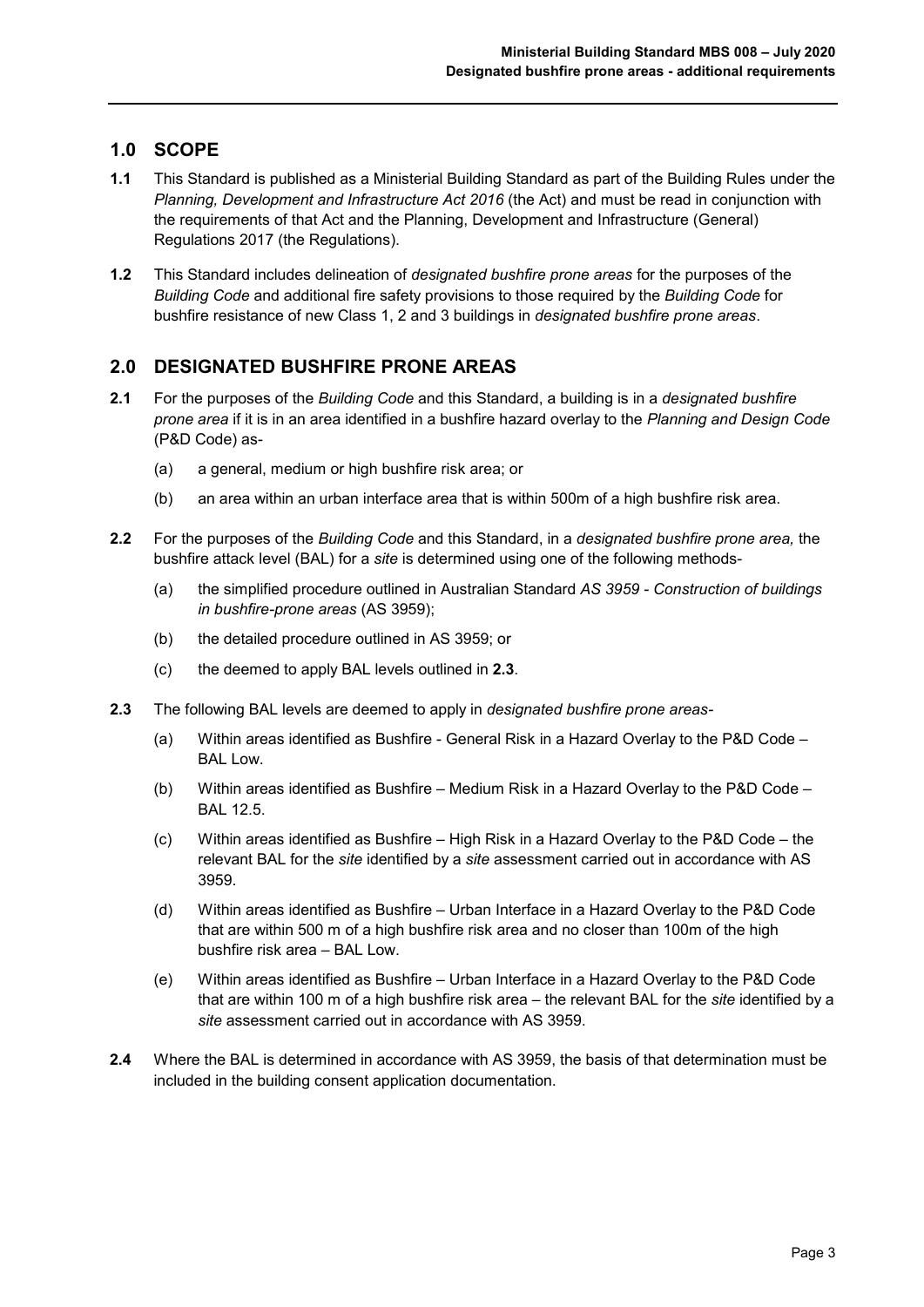# **3.0 PERFORMANCE REQUIREMENT**

- **3.1** In a *designated bushfire prone area*, a Class 1, 2 and 3 building must be provided with or have access to a *water supply* and *fire-fighting equipment* for occupants and/or the *fire brigade* to use to minimise fire spreading to the building during a bushfire, as appropriate to-
	- (a) the potential source and intensity of a bushfire attack to the building;
	- (b) the size of the allotment on which the building is located*;*
	- (c) the potential for loss of mains electricity supply to power a pump *required* to pressurise a *water supply* during a bushfire event; and
	- (d) the availability of a reticulated water supply.

# **4.0 APPLICATION**

Performance requirement **3.1** applies to new Class 1, 2 and 3 buildings and to alterations to Class 1, 2 and 3 buildings where the total floor area of the building would, after completion of the proposed building work, have increased by at least 50% when compared to the total floor area of the building as it existed 3 years before the date of the application (or, in the case of a building constructed since that time, as it existed at the date of completion of original construction).

# **5.0 DEEMED TO SATISFY PROVISIONS**

- **5.1** Performance requirement **3.1** can be met by the installation of-
	- (a) an on-site *water supply* and *fire-fighting equipment* provided in accordance with the minimum requirements for-
		- (i) *water supply* in **5.2**;
		- (ii) adequate pumping system in **5.3**;
		- (iii) pipework in **5.4**; and
		- (iv) hoses necessary for fire-fighting purposes in **5.5**; or
	- (b) a community-based fire-fighting system that includes a *water supply* and *fire-fighting equipment,* which -
		- (i) is established through a formal agreement of the parties involved, including provisions for ongoing operation and maintenance of the system;
		- (ii) is suitable for use by the *fire brigade;* and
		- (iii) provides equivalent performance to the aggregate of all *site* specific *water supply* and *fire-fighting equipment required* by **5.1(a)** for the number of houses or units being served, taking into account any additional on-site *water supply* and *fire-fighting equipment* available on individual allotments or lots to supplement the system.

### **5.2 Water supply**

- **5.2.1** An on-site *water supply* must be provided with a storage capacity and outlet fittings no less than those specified in **Table 5.2.1** for the relevant bushfire risk, which must be available at all times for fire-fighting purposes.
- **5.2.2** Where a *water supply* facility is *required* to have a *domestic fitting*, the outlet for the *required*  capacity must be located not less than 400mm above ground level and have no obstructions that would prevent access to the outlet for a distance of 200mm either side of the outlet.
- **5.2.3** A *water supply* facility connected to mains water must have an automatic float switch to maintain the *required* minimum capacity at all times.
- **5.2.4** A *required water supply* may be sourced from a tank or a swimming pool.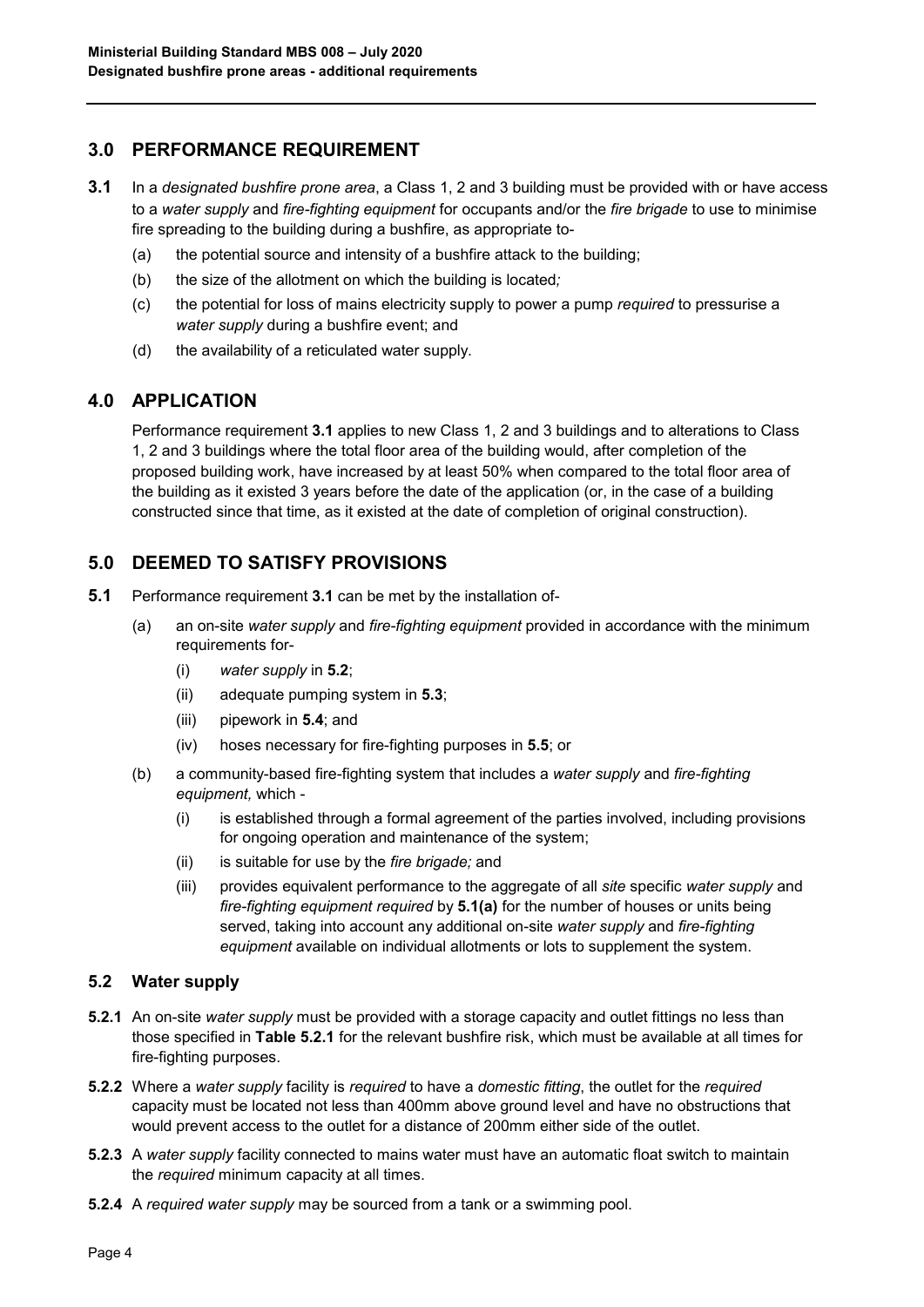| Availability of water supply                                                                                                                                                     | Minimum water supply (litres) and fittings required for the site |                                       |                                       |
|----------------------------------------------------------------------------------------------------------------------------------------------------------------------------------|------------------------------------------------------------------|---------------------------------------|---------------------------------------|
|                                                                                                                                                                                  | <b>Allotment size</b>                                            | <b>Connected to</b><br>mains          | Not connected to<br>mains             |
| Within a general or medium<br>bushfire risk area<br>Within an urban interface area<br>that is within 500m of a high<br>bushfire risk area                                        | Any allotment size                                               | 2000 litres with<br>domestic fittings | 5000 litres with<br>domestic fittings |
| Within a high bushfire risk area or<br>an urban interface area that is<br>within 100m of a high bushfire risk<br>area and assessed as <b>BAL-12.5</b><br>or BAL-19               | < 500 m <sup>2</sup>                                             | 2000 litres with<br>domestic fittings | 5000 litres with<br>domestic fittings |
|                                                                                                                                                                                  | $500m2 - 1500m2$                                                 | 5000 litres with<br>fire fittings     | 10,000 litres with<br>fire fittings   |
|                                                                                                                                                                                  | ≥1500m <sup>2</sup>                                              | 10,000 litres with<br>fire fittings   | 10,000 litres with<br>fire fittings   |
| Within a high bushfire risk area or<br>an urban interface area that is<br>within 100m of a high bushfire risk<br>area and assessed as <b>BAL-29</b> ,<br><b>BAL-40 or BAL-FZ</b> | < 500 m <sup>2</sup>                                             | 10 000 litres with<br>fire fittings   | 10 000 litres with<br>fire fittings   |
|                                                                                                                                                                                  | $\geq 500$ m <sup>2</sup>                                        | 22.000 litres with<br>fire fittings   | 22 000 litres with<br>fire fittings   |

#### **Table 5.2.1 - Capacity and fittings** *required* **for a dedicated** *water supply*

#### *Notes to Table 5.2.1:*

*1. The water supply capacities in this table do not take into account any water that might be needed to supply a non-required sprinkler protection system or water tanks required for water saving purposes under the Building Code.*

*2. The minimum water supply required may be combined with water for domestic use, provided that the outlet for domestic use is located above the dedicated fire water supply (in order for it to remain as a dedicated supply).*

- **5.2.5** Where a *water supply* facility is *required* by **Table 5.2.1** to have a *fire fitting* the fitting must be-
	- (a) via a fire service adaptor fitted in the wall of the water storage facility near the bottom of the water storage facility, with a minimum outlet of 50mm terminating in a 65mm Storz outlet with a gate or ball valve for use by the relevant *fire brigade*; or
	- (b) through a 200mm removable 'inspection opening' in the top of a closed water storage tank or directly from an open *water supply* such as a swimming pool, provided
		- a hardened ground surface for fire appliance access is available within 3 metres of the access hole or *water supply;* and
		- (ii) the opening is not more than 1.*5m* above ground level and no lower than 5m to the lowest point of the water source.
- **5.2.6** Except as permitted by **5.2.7**, where the *water supply* is an above-ground water tank, the tank (including any support structure) must be constructed of *non-combustible* material, such as concrete or metal.
- **5.2.7** Where a *water supply* is *required* by **Table 5.2.1**, a tank constructed of an alternative material to that *required* by **5.2.6** may be considered by the relevant authority under a performance solution, provided that consideration is given to-
	- (a) the exposure of the tank to 'classified vegetation' under AS 3959, that could pose a potential bushfire risk;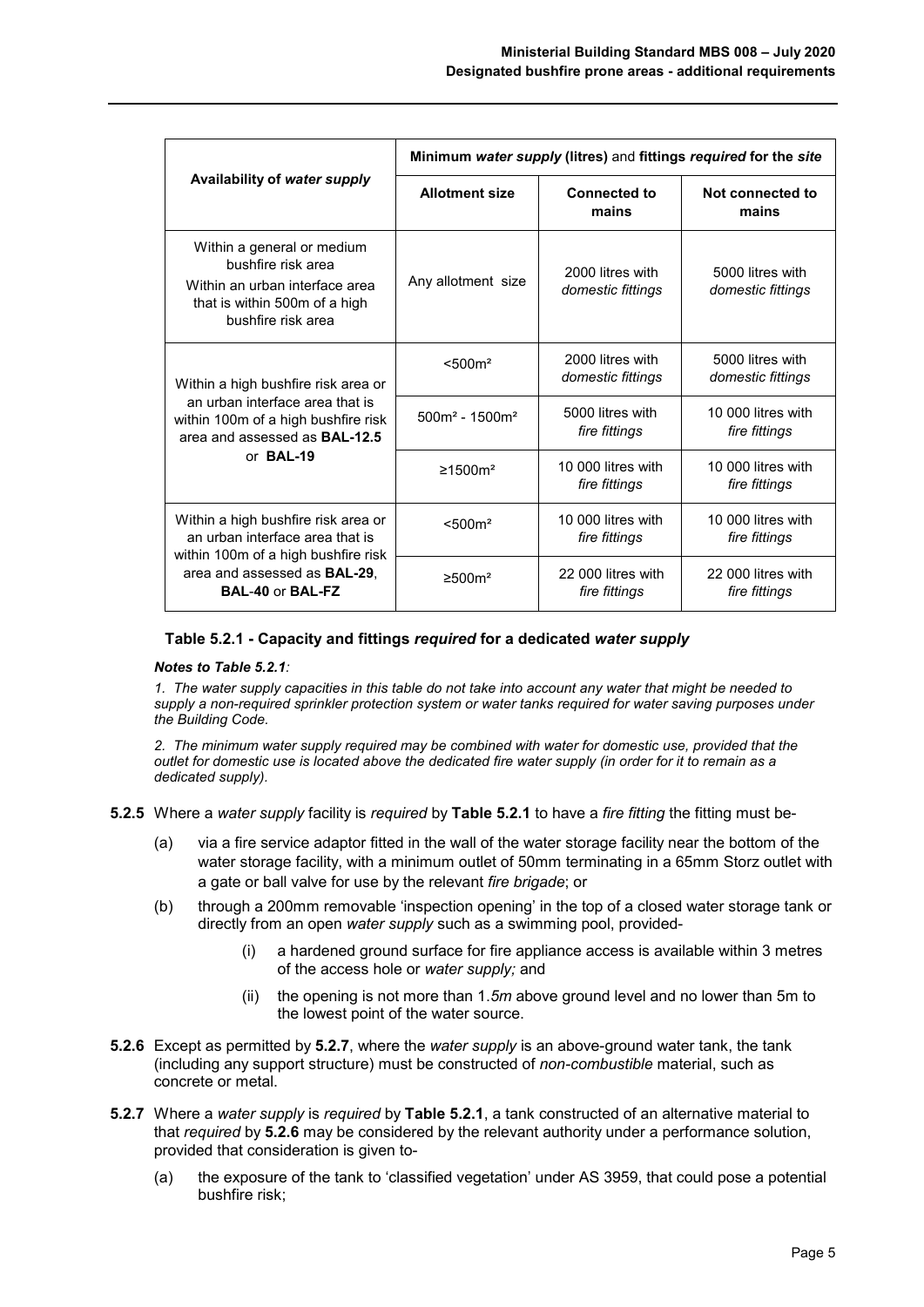- (b) any *shielding* or sprinklers provided to protect the tank from direct exposure to a potential bushfire risk; and
- (c) the safety risk to persons who may be exposed to a potential bushfire while accessing the *water supply* for fire-fighting purposes.

#### **5.3 Pumps**

- **5.3.1** For the purposes of occupants being able to access a *water supply* for fire-fighting purposes, a *water supply required* by **Table 5.2.1** to have a *fire fitting* must be pressurised by provision of a pump that-
	- (a) has a minimum inlet diameter of 38mm;
	- (b) is powered by a petrol or diesel engine or other *approved* power source that operates independently of mains electricity; and
	- (c) has a power rating of at least 3.7 kW (5hp).
- **5.3.2** A pump provided in accordance with **5.3.1** and any flexible connections connecting it to the *water supply* must be-
	- (a) protected by a *non-combustible* cover or *shielding* that also provides adequate air ventilation for efficient pump operation;
	- (b) positioned on a hard surface, away from any hazardous vegetation; and
	- (c) maintained so that it is always operable during a fire danger season and on fire ban days.

#### **5.4 Pipework**

- **5.4.1** Water pipes and connections between a *water supply* facility and a pump must not be smaller in diameter than the diameter of the pump inlet.
- **5.4.2** All non-metal *water supply* pipework (other than flexible connections and hoses for fire-fighting) must be buried below ground to a minimum depth of 300mm with no non-metal parts exposed above ground level.

#### **5.5 Hoses**

- **5.5.1** Where a *water supply* is *required* to be pressurised by a pump, a fire hose (or hoses) complying with **5.5.2** and suitable for connection to the pump must be provided for fire-fighting purposes.
- **5.5.2** A fire hose (or hoses) used for fire-fighting purposes must-
	- (a) be located so that all parts of the building are within reach of the nozzle end of the hose and if more than one hose is necessary they should be positioned to provide maximum coverage of the building and surrounds (ie at opposite ends of a dwelling);
	- (b) be capable of withstanding the pressures of the available water supply;
	- (c) be of reinforced construction manufactured in accordance with Australian Standard *AS 1221 - Fire hose reels*;
	- (d) have a minimum nominal internal diameter of 18mm;
	- (e) have an adjustable metal nozzle; or an adjustable PVC nozzle manufactured in accordance with Australian Standard *AS 1221 - Fire hose reels*;
	- (f) have a maximum length of 36m; and
	- (g) be readily available for use at all times.
- **5.5.3** Where a *water supply* is sourced from a swimming pool or an in-ground tank, an additional hose suitable for drawing water from the pool or tank must be provided and fitted to the pump.